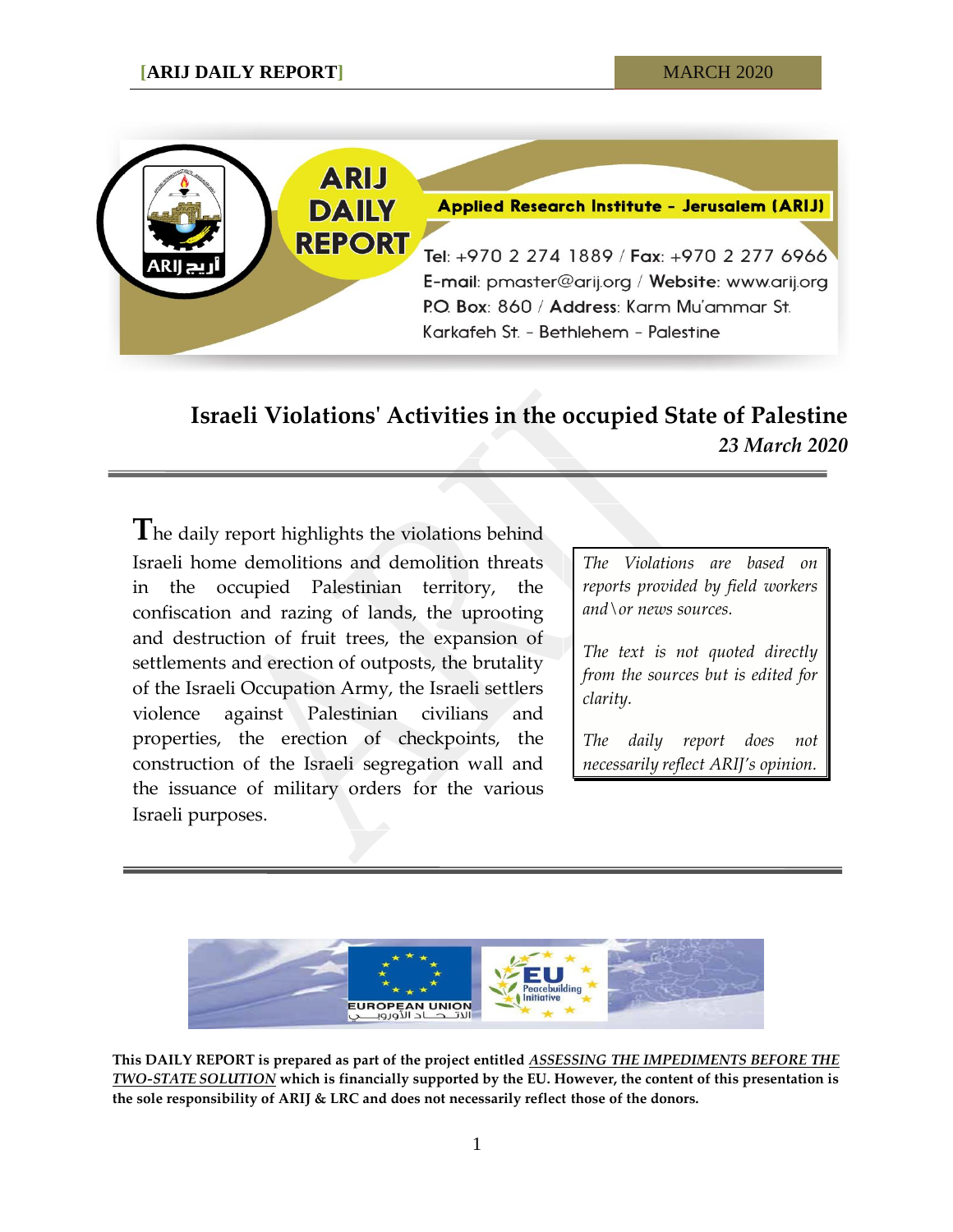## **Violations of the Israeli occupation Army**

- The Israeli Occupation Army (IOA) killed, a young Palestinian man near the entrance of Ni'lin village, west of the central West Bank city of Ramallah. The IOA shot Sofian Nawwaf al-Khawaja, 29, causing a very serious injury that resulted in his death shortly afterward. The IOA stopped and held a Palestinian ambulance while rushing to render aid to the Palestinian. Instead of allowing the Palestinian medics to render the urgently needed aid to the critically wounded young man, the IOA called for an Israeli ambulance while al-Khawaja continued to bleed. The Israeli army claimed that the IOA opened fire at several Palestinians who reportedly hurled stones at their jeeps. However, The slain Palestinian was not among the protesters but happened to be passing through the area along with his cousin. (IMEMC 23 March 2020)
- The Israeli Occupation Army (IOA) held four Palestinian youths at an Israeli military roadblock, near Dutan colonial settlement, near Jenin city, in the northern occupied West Bank. The IOA stationed at the checkpoint, held four Palestinian youths after having inspected them, along with many other local Palestinian vehicles. (IMEMC 23 March 2020)

## **Israeli Settler Violence**

- An Israeli settler exploited the full lockdown imposed in the occupied territories to raze Palestinian land between Rafat and Qalandia towns, northwest of Jerusalem. The settler razed a tract of Palestinian-owned land between the aforementioned towns, planted it with saplings and erected a fence around it. (WAFA 23 March 2020)
- Settlers constructed and paved a settler-only road and set up several mobile homes on Palestinian-owned land in Khallet An-Nahleh, south of Bethlehem. settlers exploited the lockdown enforced on Bethlehem district over coronavirus spread to expedite the construction of this road.(WAFA 23 March 2020)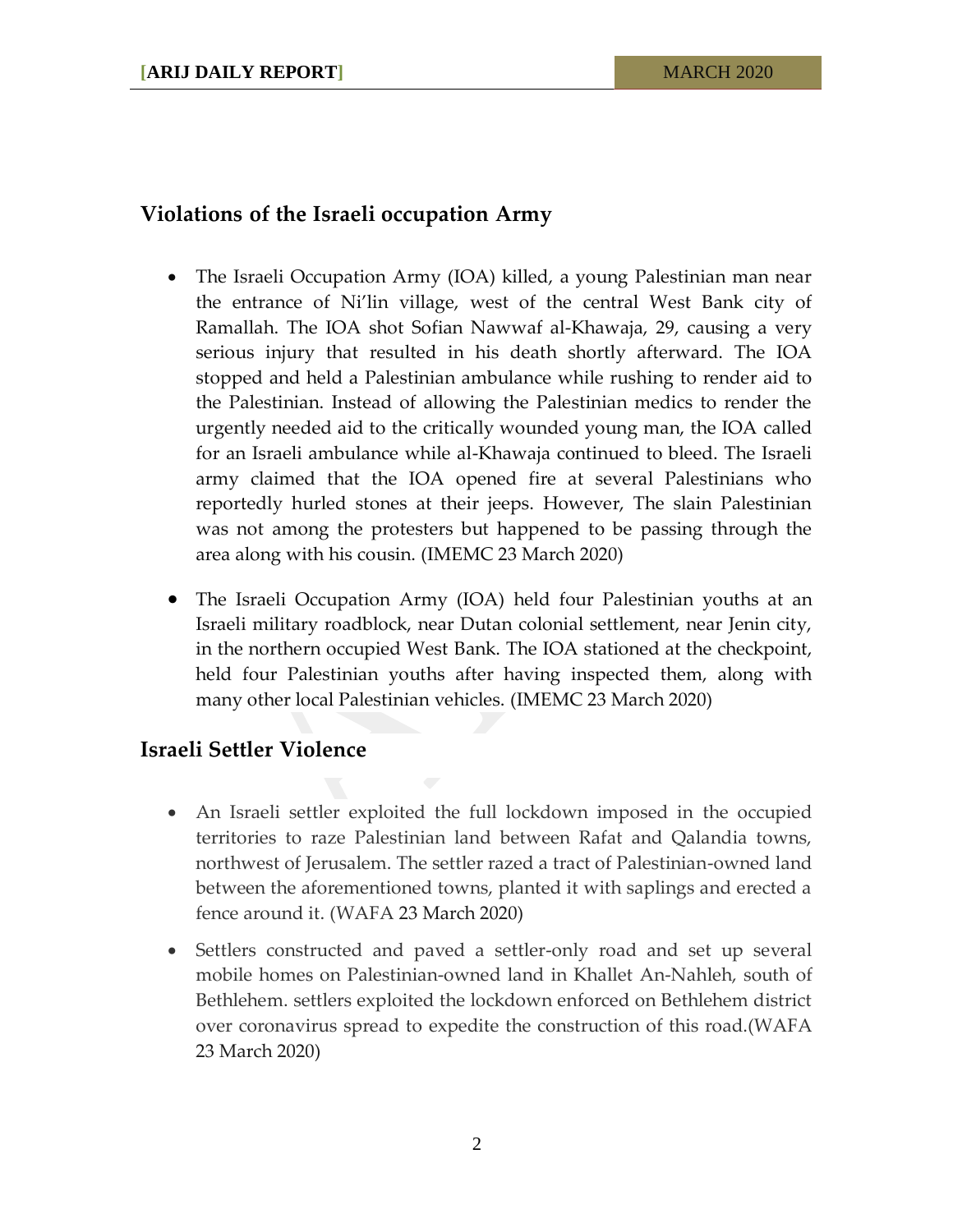- Israeli settlers attacked with stones Palestinian motorist in the north of the West Bank, causing damage but no injuries. A resident of Silat al-Dahr village, south of the northern West Bank city of Jenin was hit by settlers who threw stones at his car near his village breaking its windows and hijacking the car after he and his family were able to get out of it and run away.(WAFA 23 March 2020)
- Several Israeli settlers attacked, a Palestinian shepherd in Ein al-Hilwa area, in the West Bank's Northern Plains, while herding his cows. The young man, identified as Moheeb Fathi Daraghma, suffered several minor cuts and bruises. (IMEMC 23 March 2020)
- A group of Israeli settlers attacked homes in the southern area of Madama village, south of Nablus. The settlers came from Yitzhar settlement, which was built on Palestinian lands south of Nablus. (IMEMC 23 March 2020)
- Dozens of Israeli settlers, belonging to the Temple Mount group, stormed the vicinity of the Islamic holy shrine of Al-Aqsa Mosque in occupied East Jerusalem. The group of settlers performed provocative rituals before leaving through the Bab Alselsela gate used by Palestinian-Muslim residents. The Israeli Occupation Army (IOA) escorted the settlers, while also restricting entry of Muslim Palestinian worshippers into the sacred Islamic compound. (IMEMC 23 March 2020)
- Nearly 1,600 trees have been vandalized by Israeli settlers in the occupied West Bank since the start of 2020, according to United Nations OCHA. According to the agency's latest [report,](https://www.ochaopt.org/poc/3-16-march-2020) during the period 3-16 March, Israeli settlers vandalized at least 385 Palestinian-owned trees and vehicles in the West Bank. Three such attacks involved settlers cutting down or uprooting some 200 olive trees and 150 grapevines "belonging to farmers from Al Khader and Khallet Sakariya villages that are planted next to the Gush Etzion settlement area (Bethlehem), and 35 olive trees next to Bruchin settlement (Salfit)". Meanwhile, five additional attacks in the Nablus governorate, in northern West Bank, "involved slashing the tires of 11 vehicles in Huwwara town, hurling stones and damaging two houses and four vehicles in 'Einabus village, and vandalizing an uninhabited house in Burin village." In addition, UN OCHA stated, Palestinian residents of the 'Ein ar Rashash herding community near Ramallah, in central West Bank, reported 25 lambs "stolen by a settler residing in an adjacent settlement outpost". On top of the numerous